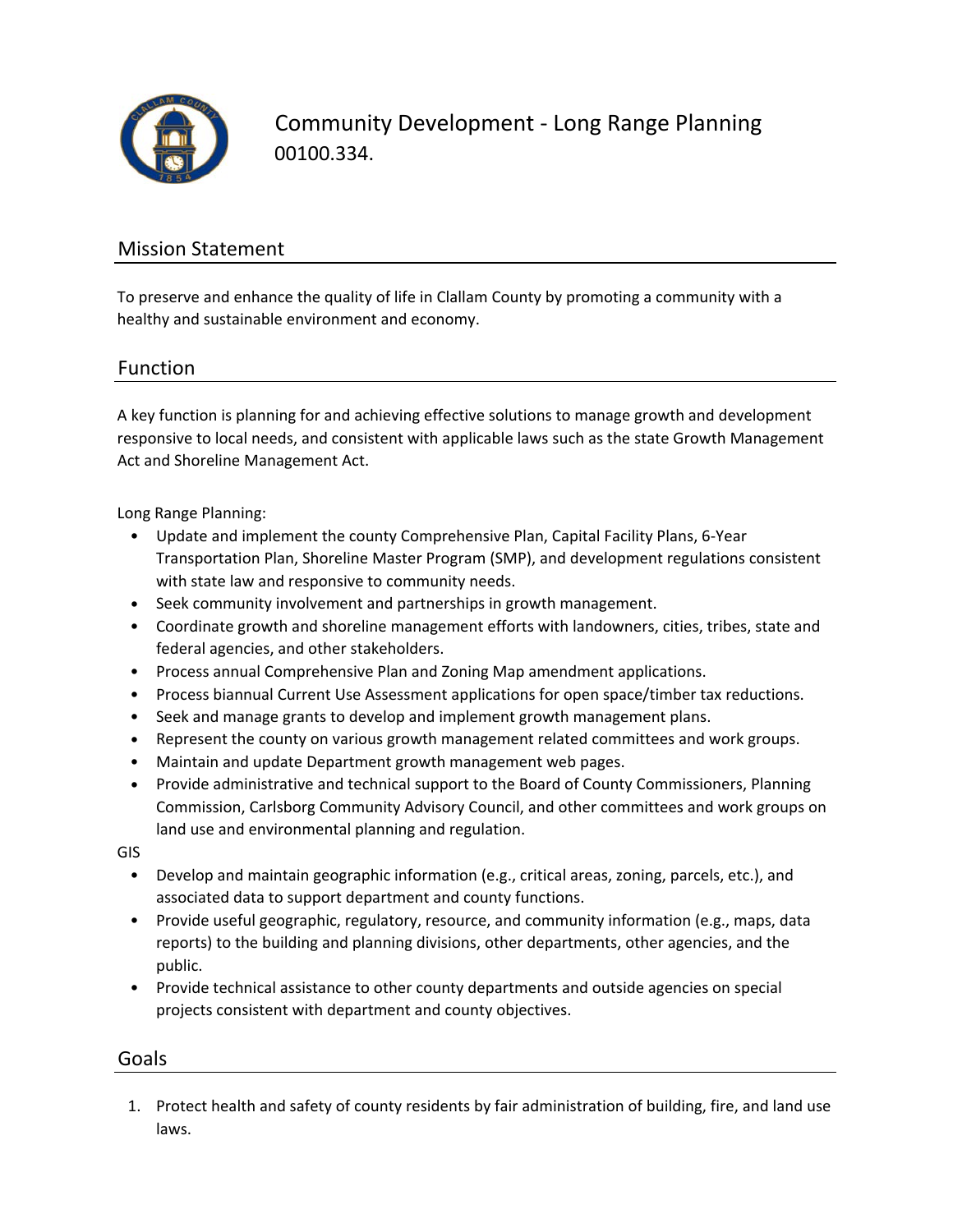- 2. Collect, assemble, and disseminate demographic, geographic, and natural resource information.
- 3. Preserve the civil and property rights of county citizens and landowners.
- 4. Encourage the involvement of citizens in the planning process.
- 5. Apply sound planning principles to balance accommodating growth with other community objectives.

## Workload Indicators

|                                               | 2009 Actual | 2010 Actual | 6/30/11 Actual |
|-----------------------------------------------|-------------|-------------|----------------|
| Planning Commission Meetings (number)         | 23          | 21          |                |
| Shoreline Master Program Update (hours)       | $\ast$      | 962         | 573            |
| <b>Stormwater Management (hours)</b>          | 1,550       | 2,690       | 1,022          |
| Carlsborg Urban Growth Area (hours)           | 775         | 956         | 618            |
| <b>Growth Management Planning (hours)</b>     | 2,480       | 3,339       | 453            |
| Other Planning (e.g., permits) (hours)        | 384         | 1,304       | 361            |
| <b>Current Use Assessments (hours)</b>        | 150         | 85          | 154            |
| 911 Mapping & Tech. Support (hours)           | $\ast$      | 143         | 53             |
| Geographic Information System Support (hours) | $\ast$      | 1,532       | 1,114          |
| Extra Help (stormwater, shorelines) [hours]   | ∗           | 297         | 585            |

*\*Indicator information not reported in 2009.*

## Grant Funding Sources

- 1. Environmental Protection Agency (EPA) West Coast Estuaries Grant
- 2. Recreation and Conservation Office (RCO) Farmlands Preservation Account
- 3. Natural Resources Conservation Service (NRCS) FRPP
- 4. The Washington State Conservation Commission Farmlands Preservation Account
- 5. Department of Commerce (previously CTED) Biennium Grant for Carlsborg
- 6. Department of Ecology (DOE) Local Government Stormwater Grant
- 7. Department of Ecology (DOE) Environmental Assistance Program
- 8. Department of Ecology (DOE) Centennial Grant Courthouse Stormwater Retrofit

#### Revenues

|                                | 2009 Actual | 2010 Actual | 6/30/11 Actual | 2012 Budget |
|--------------------------------|-------------|-------------|----------------|-------------|
|                                |             |             |                |             |
| Taxes                          |             |             |                |             |
| <b>Licenses and Permits</b>    | 5,350       | 57,125      |                | 1,500       |
| Intergovernmental Revenues     | 156,586     | 202,293     | 159,516        | 261,892     |
| Charges for Goods and Services | 79,452      | 16,496      | 200            | 735         |
| <b>Fines and Forfeits</b>      |             |             |                |             |
| Miscellaneous Revenues         |             |             |                |             |
| <b>Other Financing Sources</b> |             |             |                |             |
| <b>Transfers In</b>            |             |             |                |             |
| <b>General Tax Support</b>     | 716,636     | 813,892     | 114,410        | 260,092     |
| Total                          | \$958,025   | \$1,089,806 | \$274,126      | \$524,219   |